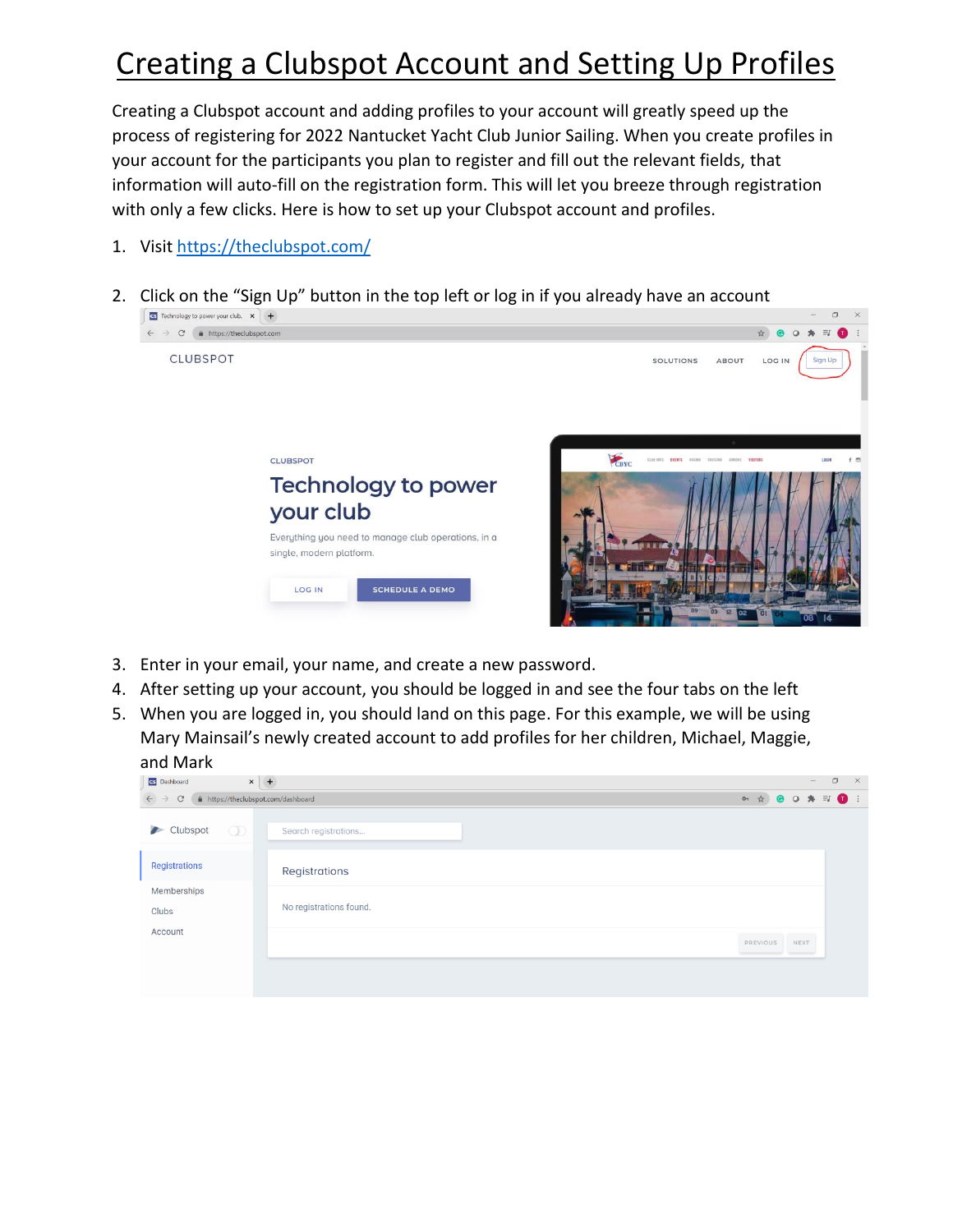6. From here, click on **Account** (left side), then click **Profiles**, and then **Add a Profile**.

| cs Dashboard<br>$\boldsymbol{\times}$         | $+$                                                   | $\Box$<br>$\mathsf{X}% _{0}$<br>$\hspace{0.1mm}-\hspace{0.1mm}$ |
|-----------------------------------------------|-------------------------------------------------------|-----------------------------------------------------------------|
| $\mathcal{C}$<br>$\leftarrow$ $\rightarrow$   | A https://theclubspot.com/dashboard/settings/profiles | ○ ☆ ● ○ ★ El ● :                                                |
| $\circled{1}$<br>Clubspot                     | <b>Profiles</b>                                       |                                                                 |
| Registrations<br>Memberships                  | Click here to add a profile.                          |                                                                 |
| Clubs<br>Account                              |                                                       | + PROFILE                                                       |
| Account<br><b>Payment Methods</b><br>Profiles |                                                       |                                                                 |

7. You will be prompted to enter in a first name and last name then you will be brought to this

| screen.                                     |                                                                |              |  |     |                      |                          |            |             |
|---------------------------------------------|----------------------------------------------------------------|--------------|--|-----|----------------------|--------------------------|------------|-------------|
| <b>CS</b> Dashboard                         | $\times$ +                                                     |              |  |     |                      | $\overline{\phantom{a}}$ | $\Box$     | $\times$    |
| $\mathcal{C}$<br>$\leftarrow$ $\rightarrow$ | A https://theclubspot.com/dashboard/profile-details/BHzqntQ8ui |              |  | 어 ☆ | $\bullet$<br>$\circ$ | 舟                        | $\equiv$ r | $\bullet$ : |
| $\circledcirc$<br>Clubspot                  | <b>Michael Mainsail</b><br>≺                                   |              |  |     |                      |                          |            |             |
| Registrations                               | JAN 8, 2021                                                    |              |  |     |                      |                          |            |             |
| Memberships                                 |                                                                |              |  |     |                      |                          |            |             |
| Clubs                                       | Profile details                                                |              |  |     |                      |                          |            |             |
| <b>Account</b>                              |                                                                |              |  |     |                      |                          |            |             |
| Account                                     | <b>BASIC INFORMATION</b>                                       |              |  |     |                      |                          |            |             |
| Payment Methods                             | First Name                                                     | Michael      |  |     |                      |                          |            |             |
| <b>Profiles</b>                             | Last Name                                                      | Mainsail     |  |     |                      |                          |            |             |
|                                             | Email                                                          | Not provided |  |     |                      |                          |            |             |
|                                             | Mobile                                                         | Not provided |  |     |                      |                          |            |             |
|                                             | Gender                                                         | Not Provided |  |     |                      |                          |            |             |
|                                             | Date of Birth                                                  | Not provided |  |     |                      |                          |            |             |
|                                             | <b>School Name</b>                                             | Not provided |  |     |                      |                          |            |             |

8. You can input all information fields by clicking **Edit** in the bottom right corner of each section. **Again, the more you fill out in the profile, the less you will have to manually fill out on the registration form.**

| $\circledcirc$<br>Clubspot | <b>Michael Mainsail</b>                                 |                        |
|----------------------------|---------------------------------------------------------|------------------------|
| Registrations              | $\overline{\left\langle \right\rangle }$<br>JAN 8, 2021 |                        |
| Memberships                |                                                         |                        |
|                            |                                                         |                        |
| Clubs                      | Profile details                                         |                        |
| Account                    |                                                         |                        |
|                            | <b>BASIC INFORMATION</b>                                |                        |
| Account                    |                                                         |                        |
| <b>Payment Methods</b>     | <b>First Name</b>                                       | Michael                |
| <b>Profiles</b>            | Last Name                                               | Mainsail               |
|                            | Email                                                   | clubspottest@gmail.com |
|                            | Mobile                                                  | 1234567890             |
|                            | Gender                                                  | Male                   |
|                            | Date of Birth                                           | January 1, 2005        |
|                            | School Name                                             | St. Mary's             |
|                            | Weight (lbs)                                            | 85                     |
|                            |                                                         |                        |
|                            |                                                         | <b>EDIT</b>            |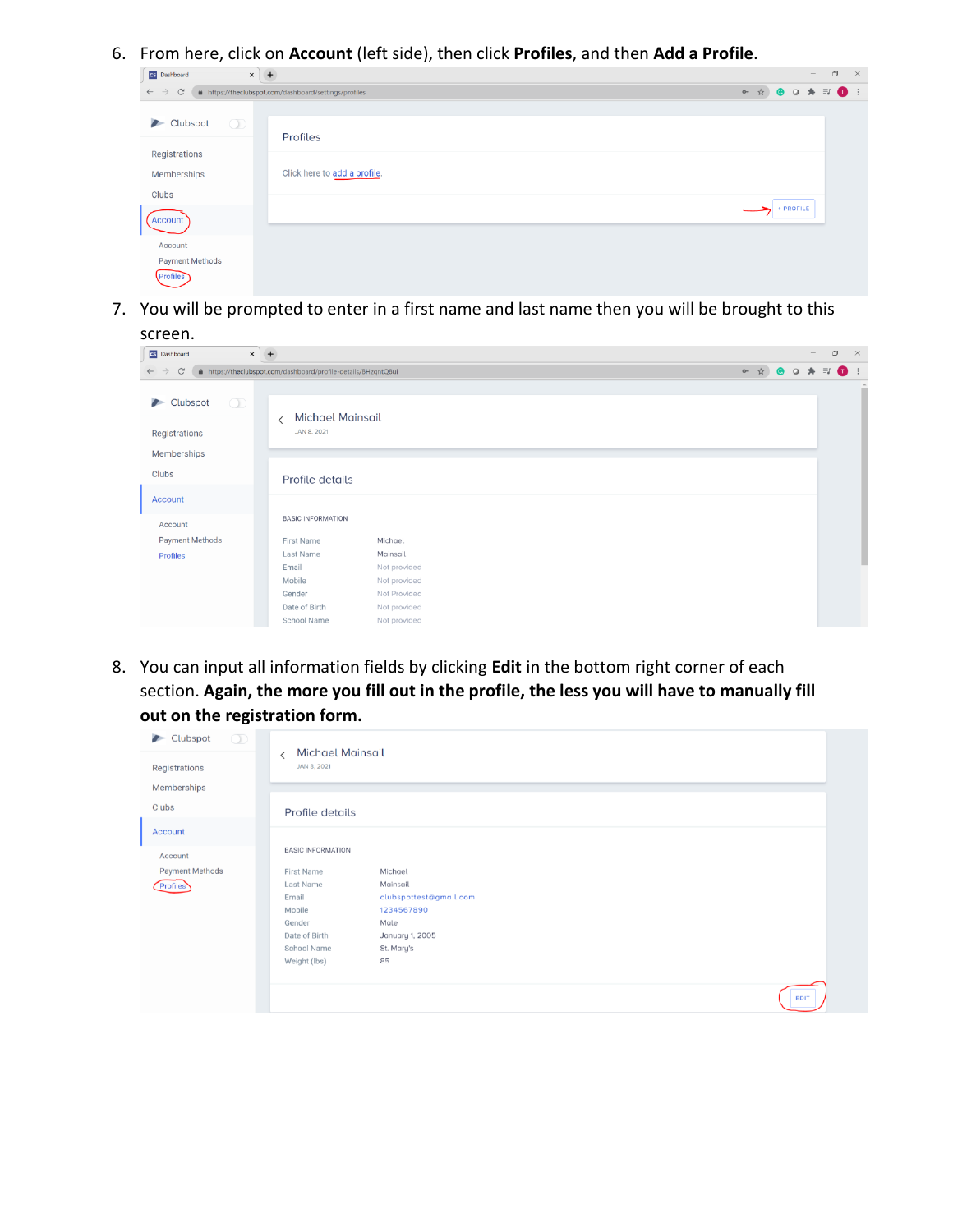9. When you are done filling out the profile for the first participant, you can click the **Profiles** tab on the left and add another profile for the next participant you plan on registering.

| $x +$<br>CS Dashboard                  |                                                       |                  |             | $ \qquad \qquad \Box$ $\qquad \times$ |
|----------------------------------------|-------------------------------------------------------|------------------|-------------|---------------------------------------|
| $\rm{C}$<br>$\leftarrow$ $\rightarrow$ | A https://theclubspot.com/dashboard/settings/profiles |                  |             | → ☆ ● ○ ★ ヨ ● !                       |
| Clubspot<br>$\circledD$                | Profiles                                              |                  |             |                                       |
| Registrations                          | <b>FIRST NAME</b>                                     | <b>LAST NAME</b> | CREATED     | $\checkmark$                          |
| Memberships<br>Clubs                   | $\overline{1}$<br>Michael                             | Mainsail         | Jan 8, 2021 | $\cdots$                              |
| Account                                |                                                       |                  |             | + PROFILE                             |
| Account<br>Payment Methods<br>Profiles |                                                       |                  |             |                                       |

- 10. It is HIGHLY recommended that you create profiles for all the participants you plan on registering
- 11. Once you have completed all the necessary profiles, you will be ready to sign up!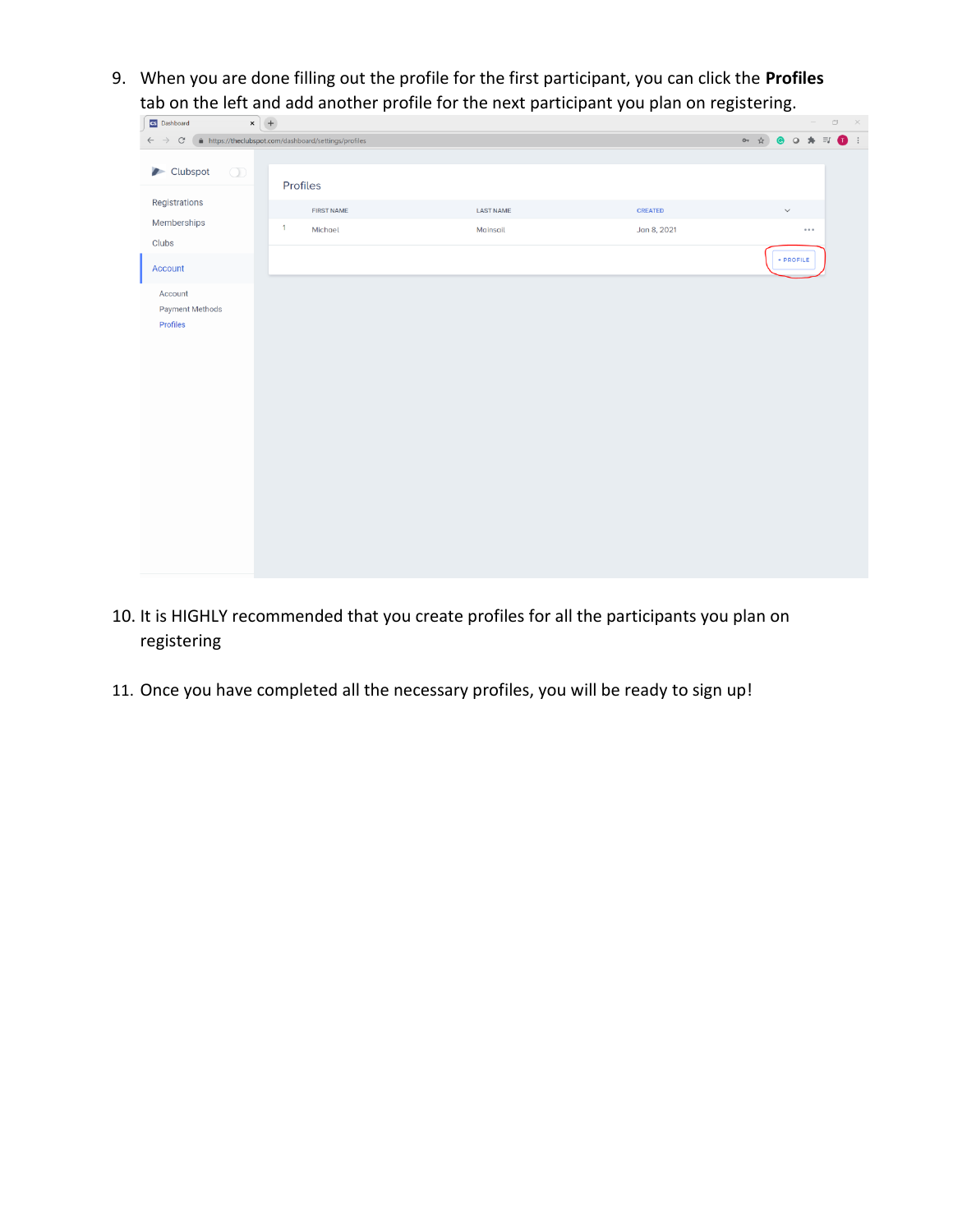## Using Profiles During Registration

Now that you have set up your children's profiles, you will be ready to go through registration very quickly. Once you have received the registration link, here are the steps to use your profiles to expedite the registration process:

1. When registration has opened and you receive the registration link, log in to your Clubspot account, then launch the registration link in a new tab. This is the first page you will see.

|                                                   |                                            |                              | REGISTRATION 0 |
|---------------------------------------------------|--------------------------------------------|------------------------------|----------------|
|                                                   | Select participant                         |                              |                |
|                                                   | Tucker Hersam                              | $\left\langle \right\rangle$ |                |
|                                                   | Vivianna McNees                            | $\left\langle \right\rangle$ |                |
|                                                   | Adam Sorensen                              | $\left\langle \right\rangle$ |                |
| Register for Youngstown Community Boating<br>2022 | <b>Test Profile</b>                        | $\left\langle \right\rangle$ |                |
| Powered by CLUBSPOT                               | New Participant                            | $\left\langle \right\rangle$ |                |
|                                                   |                                            |                              |                |
|                                                   | Add new profile                            | $\left\langle \right\rangle$ |                |
|                                                   | Click for registration help/notes $\times$ |                              |                |

2. You should see the profiles you set up in your account. If you do not see the profiles, make sure you have logged in to your Clubspot account in another tab and refresh the registration page. Select the profile you are registering to continue.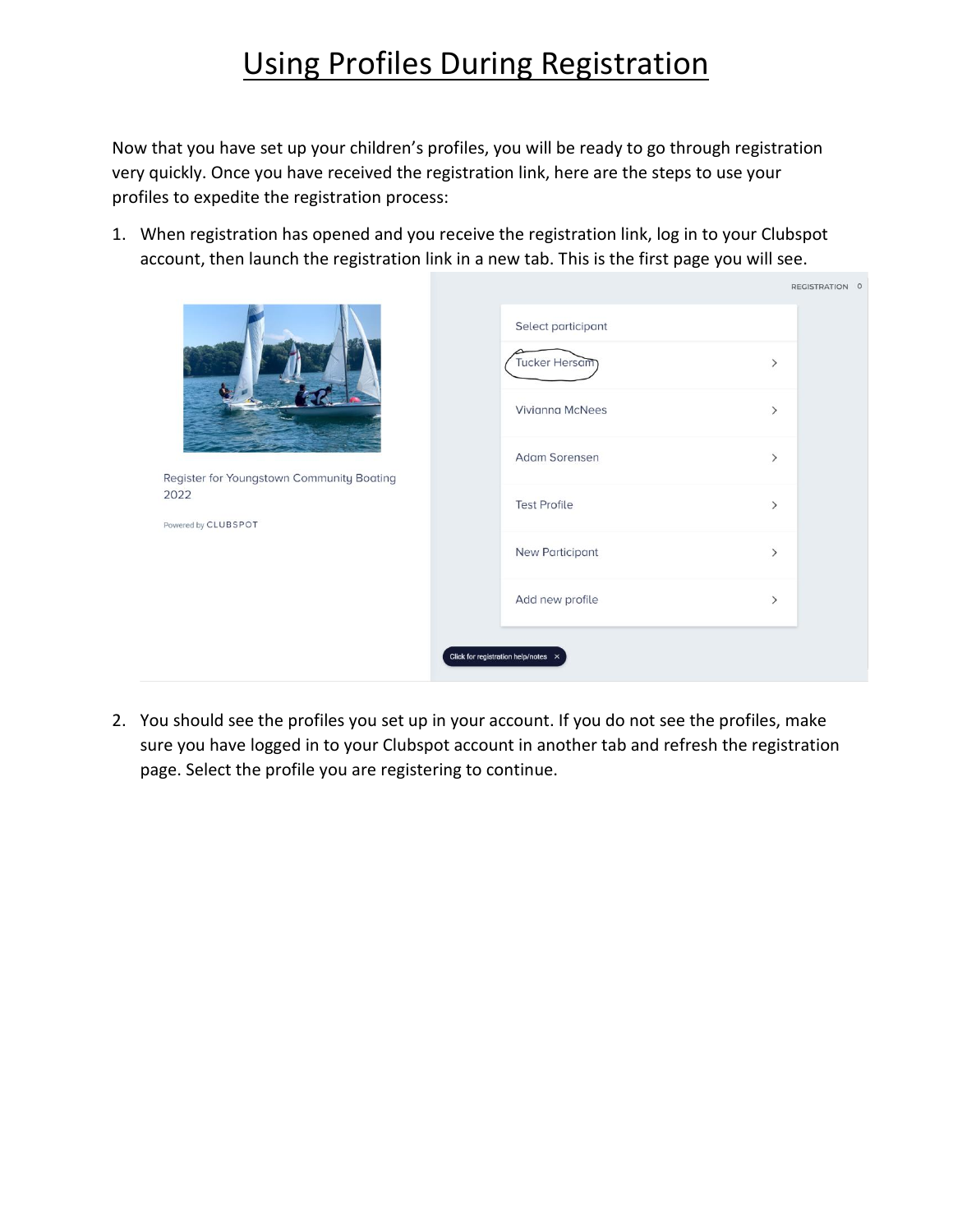3. Select the classes and sessions for the participant.

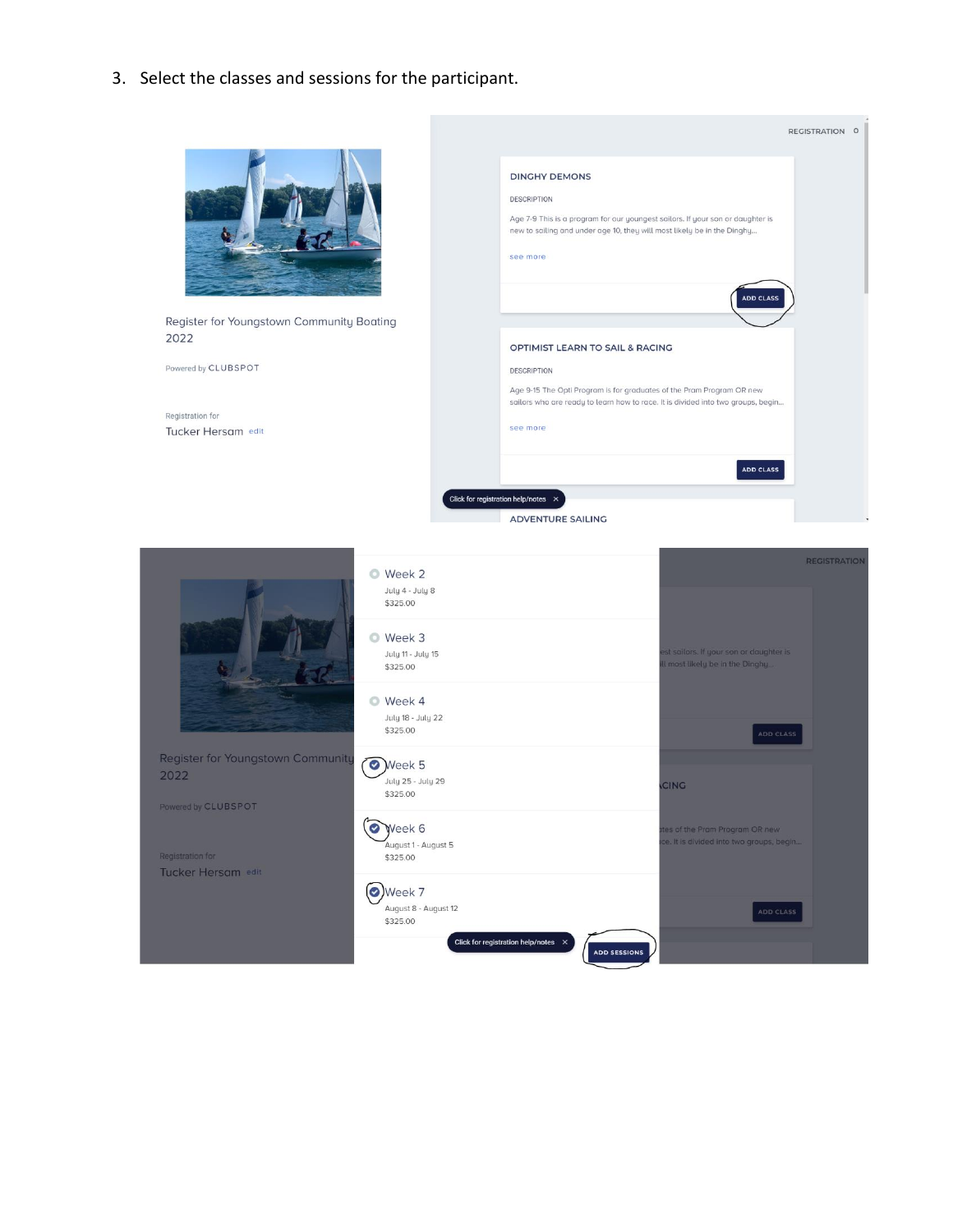4. After you select your class and sessions, you cart will open on the right. If that is the only class you want to register, click **Register** at the bottom (Blue Box). If you want to add more classes & sessions, simply click the **left arrow next to Registration** at the top of the cart or "ADD MORE CLASSES" at the bottom and continue to add classes.

|                                           | <b>DINGHY DEMONS</b><br><b>DESCRIPTION</b><br>Age 7-9 This is a program for our youngest<br>new to sailing and under age 10, they will n<br>see more | < Registration<br>Entry fee<br>Class: Dinghy Demons<br>Week 7<br>(Aug 8, 2022 - Aug 12, 2022)<br>Entry fee<br><b>Class: Dinghy Demons</b><br>Week 6<br>(Aug 1, 2022 - Aug 5, 2022) | \$325.00 \$308.75<br>\$325.00 \$308.75 |
|-------------------------------------------|------------------------------------------------------------------------------------------------------------------------------------------------------|------------------------------------------------------------------------------------------------------------------------------------------------------------------------------------|----------------------------------------|
|                                           |                                                                                                                                                      | Entry fee                                                                                                                                                                          |                                        |
| Register for Youngstown Community Boating |                                                                                                                                                      | Class: Dinghy Demons<br>Week 5                                                                                                                                                     |                                        |
| 2022                                      | <b>OPTIMIST LEARN TO SAIL &amp; RACI</b>                                                                                                             | (Jul 25, 2022 - Jul 29, 2022)                                                                                                                                                      | \$325.00 \$308.75                      |
| Powered by CLUBSPOT                       | <b>DESCRIPTION</b>                                                                                                                                   |                                                                                                                                                                                    |                                        |
|                                           |                                                                                                                                                      | Total                                                                                                                                                                              | \$926.25                               |
|                                           | Age 9-15 The Opti Program is for graduates<br>sailors who are ready to learn how to race.                                                            |                                                                                                                                                                                    |                                        |
| <b>Registration for</b>                   |                                                                                                                                                      | A bulk discount of \$48.75 has been applied                                                                                                                                        |                                        |
| Tucker Hersam edit                        | see more                                                                                                                                             | across your order.                                                                                                                                                                 |                                        |
|                                           | Click for registration help/notes X                                                                                                                  | ADD MORE CLASSES<br><b>CHECKOUT FOR TUCKER</b>                                                                                                                                     |                                        |

5. You will see that most of the information will auto-fill. The only fields you will need to fill out will be under "Additional Information."

| STREET<br>1600 Pennsylvania Avenue NW<br>CITY<br>Washington                                    | ٠<br>< Order summary                                                                |                   |
|------------------------------------------------------------------------------------------------|-------------------------------------------------------------------------------------|-------------------|
| STATE/COUNTY<br>DC.<br>ZIP/POSTAL CODE                                                         | Entry fee<br>Class: Aquatic Adventure<br>Session 3<br>(Jul 12, 2021 - Jul 23, 2021) | \$625.00 \$500.00 |
| 20500                                                                                          | Entry fee<br>Class: Aquatic Adventure<br>Session 1<br>(Jun 14, 2021 - Jun 25, 2021) | \$625.00 \$500.00 |
| Additional information                                                                         | Total                                                                               | \$1,000.00        |
| GRADE?                                                                                         | A member discount of \$250.00 has been applied across your order.                   |                   |
| IS THE SAILOR RELATED TO AN AYC MEMBER?                                                        |                                                                                     |                   |
| How is the sailor related to the AYC member?                                                   |                                                                                     |                   |
| <b>CLICK TO ENTER</b>                                                                          |                                                                                     |                   |
| Has a Doctor Placed Any Restrictions On This Child's<br>Activity?                              |                                                                                     |                   |
| CLICK TO ENTER                                                                                 |                                                                                     |                   |
| Are you interested in volunteering for regatta and social<br>events within the Junior Program? | Click for registration tine/notes Y                                                 |                   |

6. At the checkout page, enter in your payment information and click **Pay**. At the bottom you will see that a waiver will be sent to your email upon checkout.